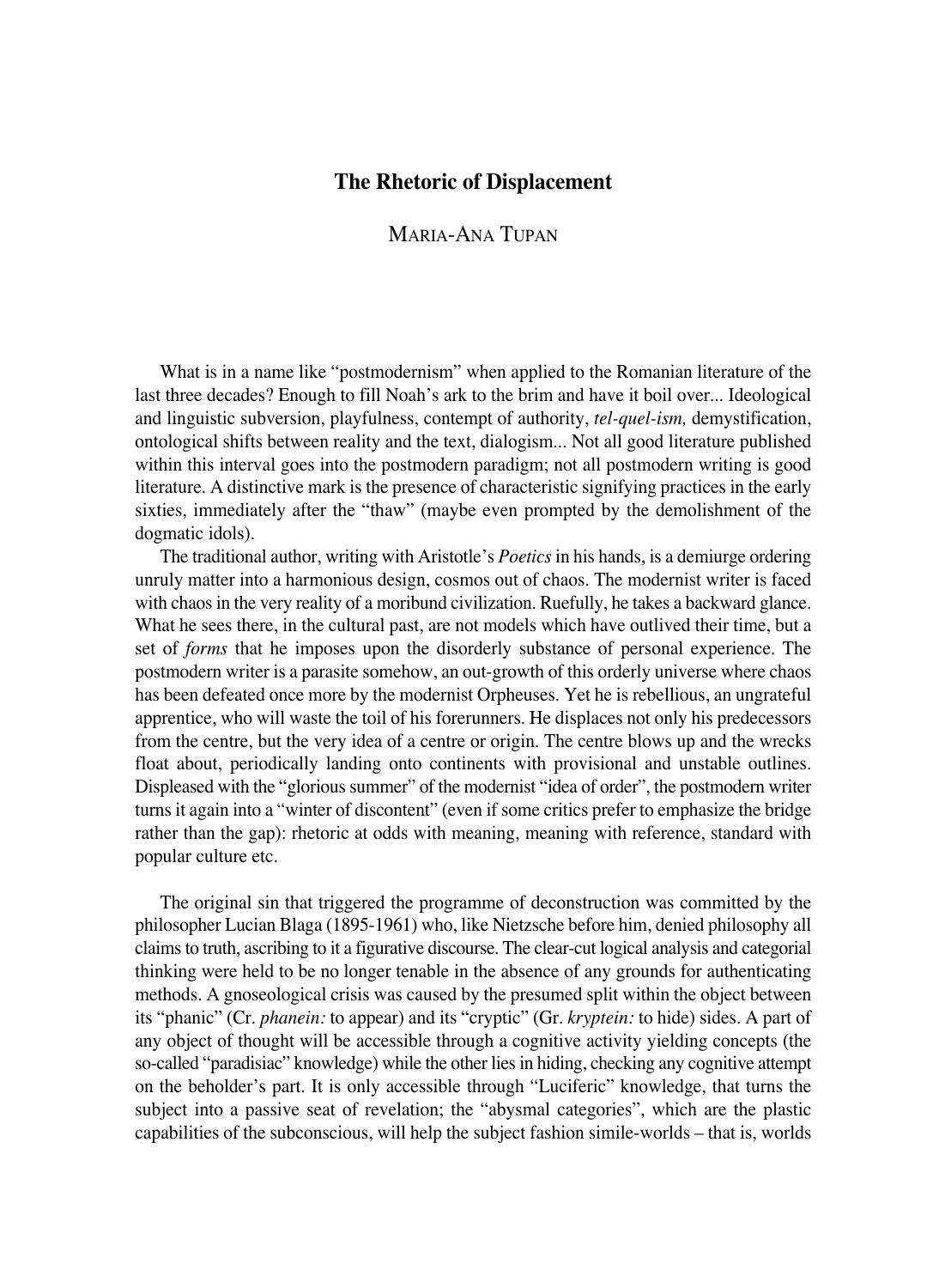similar to the ones we inhabit. The subconscious produces imaginative doublets of beings. Living within the horizon of existential mystery (God had been replaced by the Great Anonymous), man's transcendental destiny is that of a creator of metaphors. These abysmal categories resemble Lyotard's "matricial figure" that «engendre des formes et des images» (J.°Fr. Lyotard, *Discours, figure,* Ed. Klincksieck, 1974, p. 327). Man appropriates the world through fictions, metaphors, art. As a creator of simile°worlds, man replaces the Divine Father. As philosophy is denied a rationale or a self-contained system of axiomatic truths, it retreats into irrationalism. From an inflexible logic based on a meaningful activity of thought, it turns into a structure having a formal dimension.

In 1960, the Romanian expatriate Vintilæ Horia got the Goncourt Award for his novel *God was Born in Exile.* It contains the apocryphal diary of Ovid, the Roman poet exiled by Emperor Augustus to Tomis, a former Greek colony at the Black Sea. The name is derived from the Gr. *tomy,* meaning "cutting, section, amputation", and the legend associated with this toponymy claims that Medea had taken refuge here, delaying her father's pursuit by strewing the sea with the limbs of her slaughtered brother. Ovid too is severed from all family ties, shut out from his matricial world and thrown into one of barbarians. Vintilă Horia's Ovid, however, is not the familiar figure who cast his sad thoughts into elegiac letters to Rome. In fact, this is a story about the world being disengaged from its orbiting around Rome as "urbs et orbis" and finding a new centre to turn around. The Roman Empire was no longer a centred world. "By the end of the first century B.C. – by the time of Ovid, in other words – no single cult could be said to dominate Roman religious traditions" (Stephen C. Ausband, *Myth and Meaning, Myth and Order).* The gods had become corrupted forms, down to idols. Each household had its protecting *genii*, there was no ontological foundation in the sacred. To mid-century Europeans, Horia's Rome resembled a totalitarian regime, with the void cult of the leader, swarming spies, universal cowardice and loss of human lives for the sake of artificially maintaining the Empire's frontiers. Ovid is now faced with a different humanity, by far less civilized, yet living in the cult of one god, with moral values and in contempt of death. Rome is deconstructed from its imperial aura, while another centre coalesces at the Scythian pole. To the exiled poet Tomis is gradually revealed as a new home and a spiritual centre – an idea which cannot be deemed from Ovid's heart-rending elegies, being the novelist's alone.

1963 sees the debut of a poet strikingly original in his very denial of originality. Marin Sorescu feels as if he had been thrown into an already existing Bibliopolis; he is *Singur printre* poeți ("Alone among poets"), at the same time himself and those who lived before him in the huge text of the world. The author is thereby displaced from his origin. The volume amounts to a collection of textual experiments which provide an apt illustration for G. Genette's *Palimpsestes:* parody, pastiche, imitation, metatexts, hypertexts, intertextuality, texts reading other texts etc. The next volume of *Poems* (1964), assumed to be thoroughly "original", are even more shocking to the reading habits of the public Marin Sorescu dislocates the being from its categorial articulations that blend together things of the real world and symbolic figures, physiological states and geometrical configurations, quotes and idiomatic phrases. Adding to the ontic confusion, various types of discourse coexist in the perfect democracy of his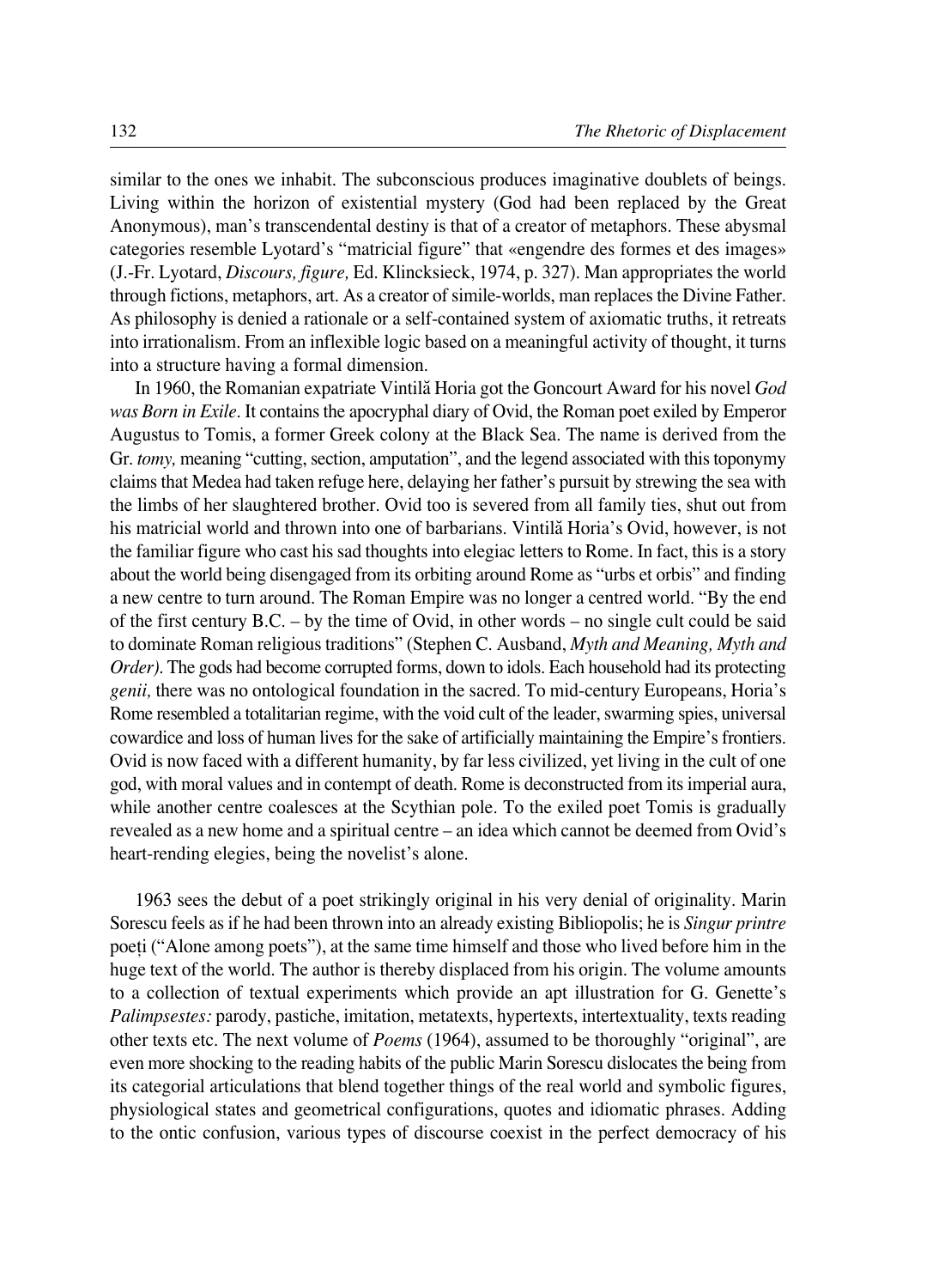heteroglossia; existential questions are cast in the consecrated speech of bequests, a patient's complaint to his doctor, pharmacy recipes, the politicians' «langue de bois». Readings of history are administered like pills, with a spoonful of water in the evening, before going to bed etc. In the following passage from his often anthologized *Shakespeare,* the world's most famous dramatist replaces God in the concentrated idiom of the Bible or of a bequest: "Shakespeare made the world. In seven days. In the first day lie made heaven, the mountains and the deep chasm of the soul./ On the second day he made the rivers, seas and oceans/ and other excitements/ which he breathed into Hamlet, Julius Caesar, Antony, Cleopatra, Ophelia, Othello and the lot,/ to be owned by them, and their rightful heirs/ in perpetuity." Rhetoric subversively defects from the semantic function of the discourse. Subject and object, centre and periphery, actant and recipient of the action, everything turns on the hinges of a revolving kaleidoscope, everything loses direction and intentionality. I quote from his poem entitled *Dante:* "Nine circles of sin, nine of waiting/ Nine of illusion,/ And all of them full to the brim/ And in the middle of them, there is Dante.// He keeps looking at the Inferno, Purgatory and Paradise/ When he gets weary, he just changes the labels./ The one reading Inferno, he places in Paradise/ And the other way round./ This happens again and again/ So that poor mortals/ hardly know where they are// Dante feels the swelling of his temples/ As he pushes the pyramid from inside./ The pyramid moves slowly on the ground/ now backwards, now forewards/An inch a year/ Unhurriedly." Meaning (the intelligible content) is often divorced from references (the object to which the words refer or apply). Here are the very unfamiliar semantic contents or the formulaic language for bequests in the mouth of a dying man: "I must put out with an eyelid all things which stayed alight,/ the slippers near the bed, the hallstand, the paintings,/ As for the rest of life's belongings, everything that can be seen, even beyond the stars,/ there's no point in taking those with me, they'll continue to burn. (...) And in my will I've requested/ that to honour/ my memory/ at least on the more solemn days of remembrance,/ the whole universe shall be distributed/ among the people, as alms." The Romanian phrase ", a fi dat de pomana" is ambiguous: to be given as alrris (a wide-spread practice at funeral rites) or to be given in vain, to no purpose at all. The world exists in vain if it is no longer present in the self's consciousness, if the self is no jonger there to bestow meaning on it. In Sorescu's play *Jonah,* the prophet as a universal subject and foreseer of a providential sequence of events is replaced by a temporal subjectivity, self-constituted by appropriating the world through language. The very choice of this Biblical narrative is defining for the subversive technique of a play much acclaimed on West-European stages during the last two decades; as Hans Heinrich points out in his *Parmenides undjona* (Suhrkamp Verlag, 1966), the brief narrative, in contradiction with the rest of the Bible, shows the divorce between the divine word and the concrete situation, thereby denying the creation of the world through Logos. Jonah knows that Cod will not destroy Niniveh out of pity, so he refuses to carry there Cod's threat, for fear he might prove to be a false prophet He chooses to run away. In Sorescu's play, Jonah is a common fisherman of no time, imprisoned in the bellies of three concentric fish. He manages to cut them open in turn and dive out to light. Yet he feels that man's existence will always be a prison, that man lives within the horizon of the belly of a fish: trapped by the elements, the spirit feels alienated. He will escape from the Leviathan-world by allegorically cutting his own belly. The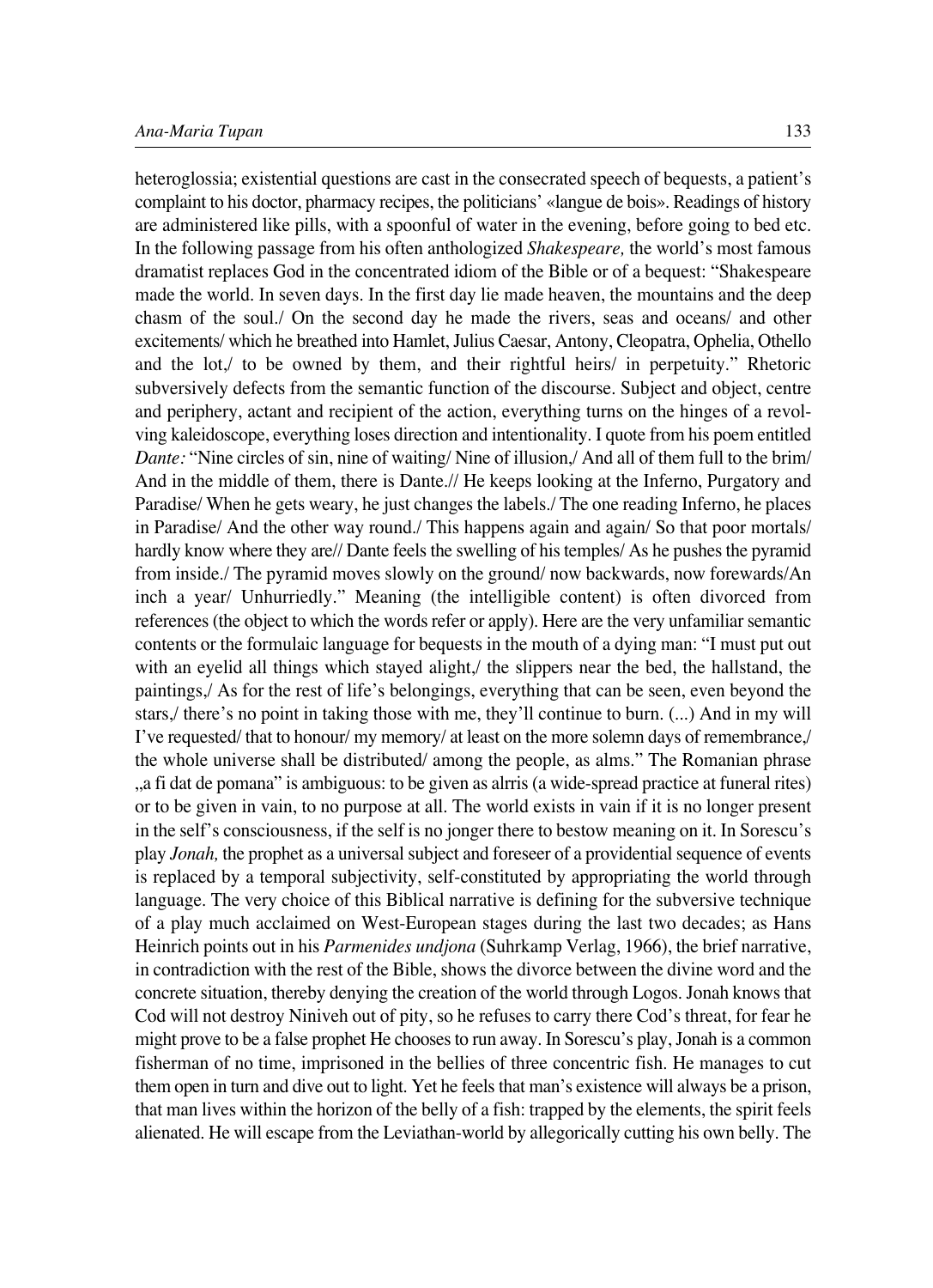progress outwards into the world is inwardly inverted into private memory and later into the memory of the race, materialized in language. Language is a way of being together with others in the world: "Some prophet you've been, Jonah! I could see how you predicted your future... Let me see you now predicting yourposr (...) Try to remember *everything...* What was the name of that kind old couple who used to call on us when you were a kid? What about the other two, the frowning man and the toiling woman you could see around in our home, who had not been so old from the beginning ? What was the name of the building where I was taught? What was the name of that four-legged thing on which we would eat and drink, on which I even danced a couple of times ? Every day we saw something round up in the sky, a red wheel that kept revolving in one and only direction (...) What was my name?..." As he asks these questions, the woes of the tribe are kindled in our memory: grandparents, parents, school, table, sun... Alienation has disappeared because the things have been transferred into meaning, *res* and the self are now one in the continuum of signifies. Naming becomes Jonah: "I remember: I am Jonah". But the individual, autonomous, mundane subject is no longer there; he has dissolved into intersubjectivity.

Displacement from the origin in history is the broadest figure on the canvas of Sorescu's historical play *Ræceala* ('The Cold"). Sultan Mohammed imprisons the last Byzantine emperor and his court in a cage and has them play the fall of the Empire every night. The great scene of the world is reduced to a stage, the unique act of being is corrupted into the vacuous repetitiveness of the performance.

The corruption of origins is the idea that triggers the action of *The Book of Metropolis* by Øtefan Bænulescu, a leading novelist of the sixties (the book was published in 1977 as part of the project of a tetralogy). Monica Spiridon devotes to it the first chapter of her book *Melancolia descendenfei* ("The Melancholy of Descent") that explores "figures and forms of generic memory in literature". In other words, the Romanian writers' awareness of the palimpsestic structure of culture (Derrida's "white mythology"). Bænulescu imagines two Utopian cities, Metropolis and Dicomesia, situated on either side of a river, pointing to their rivalry as well as complementary relationship. Dicomesia is ruled by Constantin XI, the founder of a race. However, he is not the origin but a lack in origin: he lacks parentage, he is called "the foundling, the lost one". The race is generated by a tailor and a topometrist; they extend spatially and increase in numbers, yet they lack any axiological grounding, any mythical foundation. Metopolis *(meta –* after, *ope –* opening, prolongation) symbolizes, on the contrary, departure from the origin. It is a seat of repetition, succession, degradation of the origin. Decaying Byzantium can be deemed in this worthless copy of its former glory. Metopolis sees itself imitated by a subterranean world of clowns with which it finally merges.

The obsession for the basic axioms and values was probably engendered among the writers of the sixties and seventies by the radical shift in the cherished idols of the dogmatic age. What had been thought to be revolutionary landmarks in the progress of the peoples towards communism was now crammed into the historical trash or the "etcetera" of history: "On Wednesday the war was over/ on Thursday collectivization and electrification began/ on Friday oil lamps raised doubts and questions/ on Saturday etc. etc./ on Sunday etc. etc. and so forth."